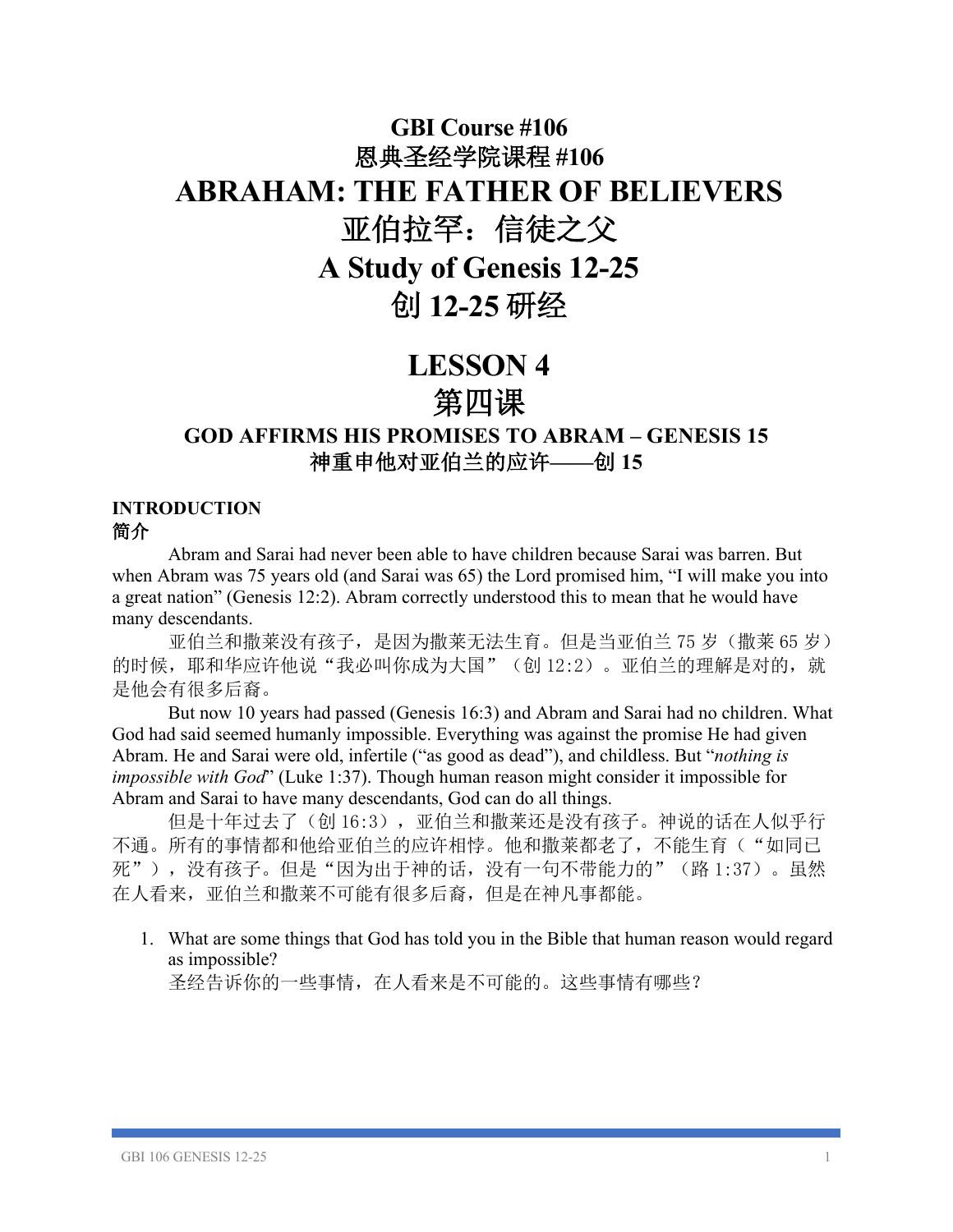Though Abram believed the Lord's promises to make of him a great nation, as the years passed Abram began to wonder, "HOW God would do this?"

尽管亚伯兰相信耶和华给他的应许,就是他会成为大国。但是多年过去了,亚伯兰 也开始犯嘀咕"神会如何成就呢?"

#### **READ GENESIS 15:1-6**

### 阅读创 **15:1-6**

In v. 1 the Lord tells Abram: *"Do not be afraid, Abram. I am your shield, your very great reward."* A shield is a protection device. God is Abram's protector. Abram had just returned from defeating the four kings with his servants (Genesis 14). Abram and his group had been involved in warfare and had made enemies to the north. He was living in a foreign land, surrounded by unbelieving Canaanites. His great wealth and his vulnerable position made him nervous. He was a prime target for attack by foreign powers.

在第1节当中,耶和华对亚伯兰说"亚伯兰,你不要惧怕,我是你的盾牌,必大 大地赏赐你。"盾牌是用来保护的工具。神是亚伯兰的保护者。亚伯兰刚刚带领他的仆 人打败四王回来(创 14)。亚伯兰和他的军队参加了争战,成为了北方的仇敌。他住在 一个陌生的地方,周围都是不信的迦南人。巨大的财富和脆弱的地位使他如履薄冰。他 是这些外国强敌的的主要攻击目标。

So the Lord appeared to him in a vision to reassure him. Melchizedek had reminded him that the Lord was with him in the victory over the four kings when he said, "Blessed be God Most High who delivered your enemies into your hand" (Genesis 14:20). Now the Lord himself reminds Abram that He was his "shield." Abram could trust in God to protect him against his enemies. The Lord would not let his promises of blessing fail. However, could Abram also trust that God would keep his promise to make of him a great nation?

所以耶和华在异象当中向他显现,使他安心。麦基洗德已经提醒了他,耶和华与 他同在,使他战胜四王,他说"至高的神把敌人交在你手里,是应当称颂的"(创 14:20)。现在,耶和华自己提醒亚伯兰说,他是他的"盾牌"。亚伯兰可以相信神会 保护他,不受仇敌侵扰。耶和华的应许不会落空。可是,亚伯兰也相信神应许他成为大 国的应许吗?

2. What did Abram begin to think that God's plan might be for making him into a great nation? (v. 2-3)

亚伯兰开始认为神可能使用什么方式使他成为大国(第 2-3 节)?

3. What did God say to Abram that his plan would actually be? (verses 4-5) 神告诉亚伯兰他的计划是什么?(第 4-5 节)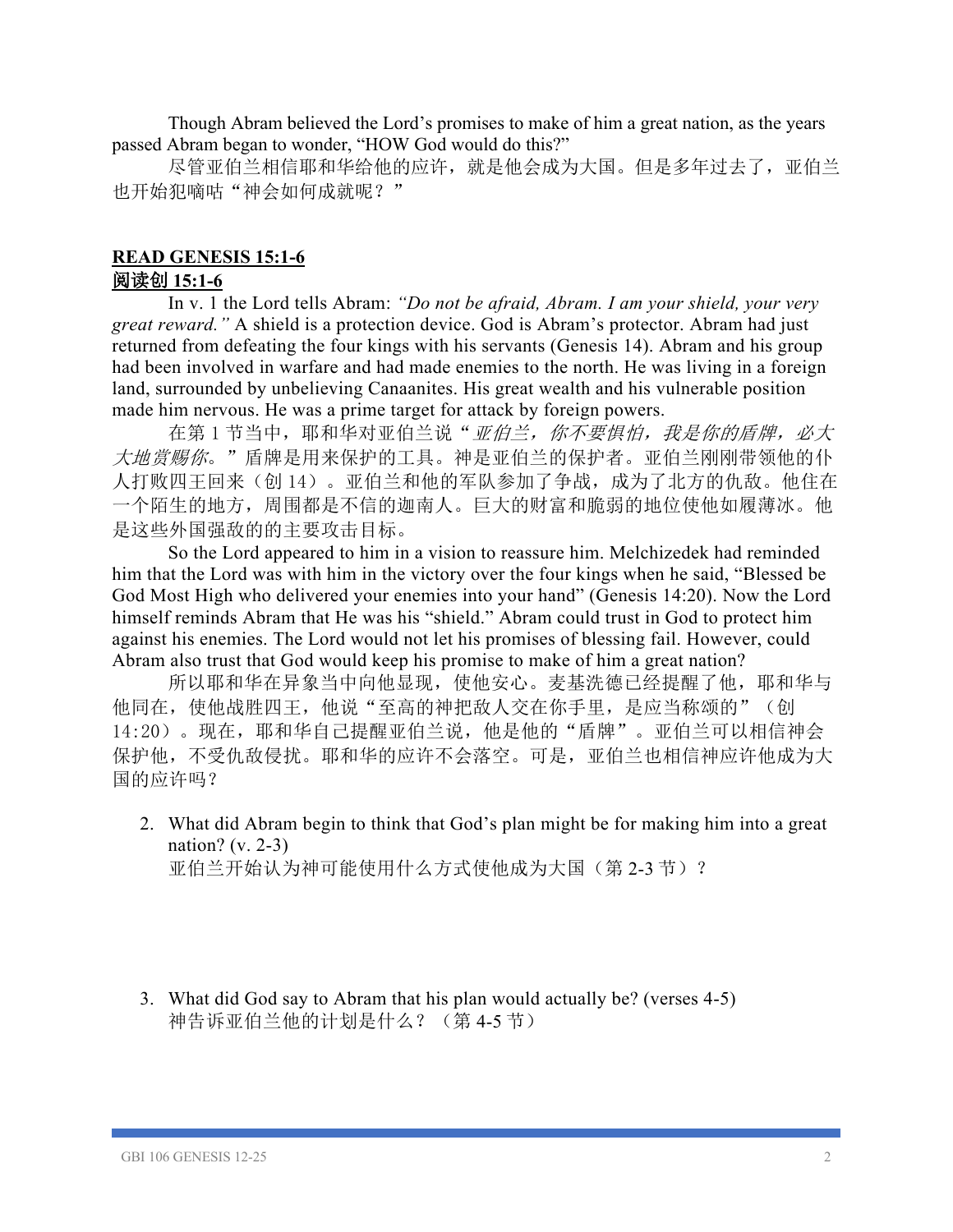God's answer to Abram was to strengthen his faith. Not only would he and Sarai have a child, but through an object lesson, God made it clear that they would have more descendants than they could count.

神回应亚伯兰是为了加强他的信心。他和撒莱不仅会有儿子,而且通过比喻,神 清楚地告诉他,他们会有数不清的后裔。

Astronomers say that more than 2,000 stars are visible with the naked eye at any one time. The promise of God that Abram's descendants would be more numerous than the stars had a double fulfillment. Abram's physical descendants were more numerous than the visible stars: "*The LORD your God has increased your numbers so that today you are as many as the stars in the sky.*" (Deuteronomy 1:10) And Abram's spiritual descendants number many more than the visible stars: "*If you belong to Christ, then you are Abraham's seed, and heirs according to the promise.*" (Galatians 3:29)

天文学家告诉我们,任一时间肉眼可见的星星大概有 2000 颗。神应许亚伯兰他的 后裔数算不尽是双重应验。亚伯兰肉身的后裔要比可见的星星还要多: "耶和华你们的神 使你们多起来。看哪,你们今日像天上的星那样多"(申 1:10)。亚伯兰属灵的后裔更 是比星星还要多数倍: "你们既属乎基督, 就是亚伯拉罕的后裔, 是照着应许承受产业的  $7"$  (加 3:29)。

Genesis 15:6 must be a very important verse because it is quoted several times in the New Testament:

创 15:6 这节经文肯定非常重要,因为新约引用了好几次:

- "Does God give you his Spirit and work miracles among you because you observe the law, or because you believe what you heard? Consider Abraham: *"He believed God, and it was credited to him as righteousness."*" (Galatians 3:5–6) "那赐给你们圣灵,又在你们中间行异能的,是因你们行律法呢?是因你们听信福 音呢?正如, *亚伯拉罕信神, 这就算为他的义*"(加 3:5-6)
- If, in fact, Abraham was justified by works, he had something to boast about—but not before God. What does the Scripture say? *"Abraham believed God, and it was credited to him as righteousness."* Now when a man works, his wages are not credited to him as a gift, but as an obligation. However, to the man who does not work but trusts God who justifies the wicked, his faith is credited as righteousness." (Romans 4:2–5)

"倘若亚伯拉罕是因行为称义,就有可夸的。只是在神面前并无可夸。经上说什么 呢?说, 亚伯拉罕信神, 这就算为他的义。作工的得工价, 不算恩典, 乃是该得 的,惟有不作工的,只信称罪人为义的神,他的信就算为义"(罗 4:2-5)

• "The words *"it was credited to him"* were written not for him alone, but also for us, to whom God will credit righteousness—for us who believe in him who raised Jesus our Lord from the dead. He was delivered over to death for our sins and was raised to life for our justification." (Romans 4:23–25)

"*算为他义*的这句话,不是单为他写的,也是为我们将来得算为义之人写的。就是 我们这信神使我们的主耶稣从死里复活的人。耶稣被交给人,是为我们的过犯,复 活是为叫我们称义"(罗 4:23-25)。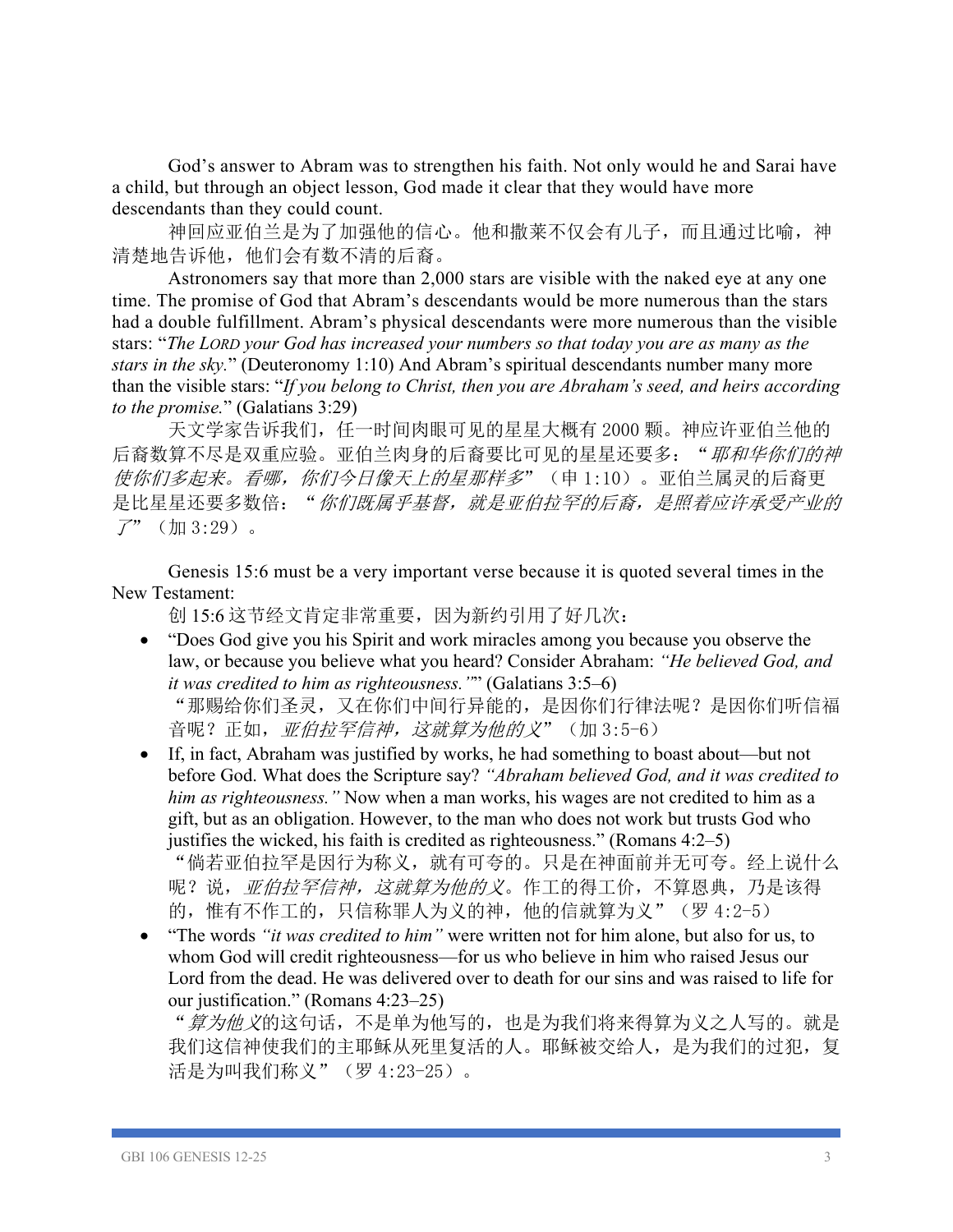• "And the scripture was fulfilled that says, *"Abraham believed God, and it was credited to him as righteousness,"* and he was called God's friend. You see that a person is justified by what he does and not by faith alone." (James 2:23–24)

"这就应验经上所说,亚伯拉罕信神,这就算为他的义。他又得称为神的朋友。这 样看来,人称义是因着行为,不是单因着信"(雅 2:23-24)。

First, let's consider the fact that Abram believed God's amazing promise to him. The apostle Paul says that Abram understood the facts of his situation: "He faced the fact that his body was as good as dead—since he was about a hundred years old—and that Sarah's womb was also dead" (Romans 4:19-20). Yet in spite of all of these factors that seemed to make it impossible for God to keep his promise, Paul writes: "Against all hope, Abraham in hope believed and so became the father of many nations, just as it had been said to him, "So shall your offspring be." Without weakening in his faith, he faced the fact that his body was as good as dead—since he was about a hundred years old—and that Sarah's womb was also dead. Yet he did not waver through unbelief regarding the promise of God but was strengthened in his faith and gave glory to God, being fully persuaded that God had power to do what he had promised" (Romans 4:18-21).

首先,我们知道亚伯兰相信神的奇妙应许。使徒保罗说,亚伯兰明白他的处境: "他自己的身体如同已死——因为他将近百岁——撒拉的生育已经断绝"(罗 4:19- 20)。但是尽管这些情况似乎说明神无法实现他的应许,保罗写到: "他在无可指望的时 候,因信仍有指望,就得以做多国的父,正如先前所说:"你的后裔将要如此。"他将 近百岁的时候,虽然想到自己的身体如同已死,撒拉的生育已经断绝,他的信心还是不软 弱, 并且仰望神的应许,总没有因不信心里起疑惑,反倒因信心里得坚固,将荣耀归给 神, 且满心相信神所应许的必能做成"(罗马书 4:18-21)。

4. Explain the phrase, "he (God) credited it to him (Abram) as righteousness" (verse 6). 请解释短语: "耶和华就以此为他(亚伯兰)的义"(第6节)。

The apostle Paul explains that this means that Abram was saved through faith. He believed what God had told him. And the promises he believed included this one: "and all peoples on earth will be blessed through you" (Genesis 12:3). In other words, he believed the promise of a Messiah, a Savior, who would bless all people on earth by his work of salvation.

使徒保罗解释说,这表明亚伯兰因信得救。他相信神告诉他的话。他所相信的应 许其中包括"地上的万族都要因你得福"(创 12:3)。换而言之,他相信弥赛亚救主的 应许,世上所有的人都要因他救赎的工而蒙福。

All of these chapters we have been studying have the continual theme of God's faithfulness to his promises. God has been keeping his promises to Abram, and he will keep this one also. Abram's future glory and ours is tied up in that Son, the holy child of Mary, Jesus Christ, who will bring the blessing of forgiveness of sins and eternal salvation to all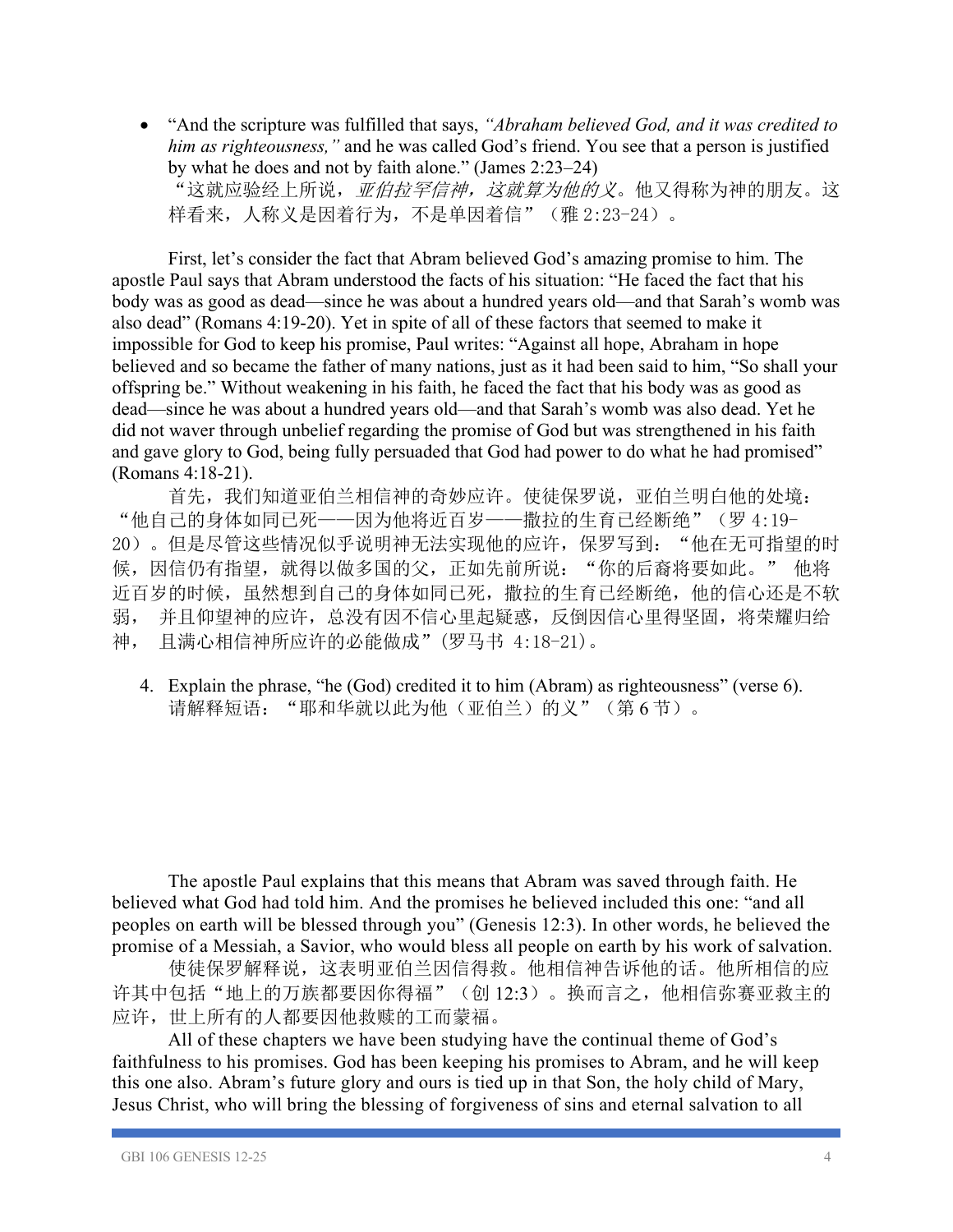who share in the faith of Abram. The way of salvation is the same for us as it was for Abram - - through faith. Jesus once told the Jews, "Abraham saw my day and was glad" (John 8:56). In other words, Abram embraced Jesus as the Savior, trusting not in his own obedience or goodness, but in the Savior that God would send.

我们学习的这些章节都有个一贯的主题,就是神对应许的信实。神一直遵守他对 亚伯兰的应许,他也会遵守这个应许。亚伯兰将来的荣耀和我们的荣耀都和圣子相连, 就是马利亚的圣婴、耶稣基督,他会赐给那些和亚伯兰一样有信心的人赦罪和永恒救恩 的福分。我们得救的方式和亚伯兰得救的方式一样——通过信心。耶稣曾经告诉犹太 人:"亚伯拉罕欢欢喜喜地仰望我的日子。既看见了,就快乐"(约 8:56)。换而言 之,亚伯兰拥抱耶稣做为救主,不仅相信他的顺服和良善,也相信他就是神所差遣的救 主。

#### **READ GENESIS 15:7–21 (NIV84)** 阅读创 **15:7-21**

When Abram first arrived in Canaan many years earlier God had promised him, *"To your offspring I will give this land"* (Genesis 12:7). Now Abram had been living in Canaan for a number of years, and the land was still occupied by the Canaanites. So now, as God repeated the promise to him that he would possess the land of Canaan, Abram was wondering how that would all happen (v.8).

亚伯兰到迦南地之前很多年,神就已经应许他说"*我要把这地赐给你的后裔*" (创 12:7)。现在亚伯兰已经住在迦南地很多年,那地却仍然被迦南人所占据。所以这 次,当神再次应许他,他会拥有迦南地,亚伯兰想知道那怎么才能发生(第8节)。

When Abram asked, "How can I know that I will gain possession of it?" God responded by directing Abram to take part in a solemn ritual, the making or cutting of a covenant. Verse 18 says, "On that day the LORD made a covenant with Abram." This was a solemn ritual that Abram would understand. It was something that was part of the culture of those times.

亚伯兰问:"我怎能知道必得这地为业呢?"神对亚伯兰的回应就是让他举行一 个严肃的仪式,即立(切)约。第18节说,"当那日,耶和华与亚伯兰立约。"亚伯 兰明白这是个严肃的仪式,因为那时当时的文化。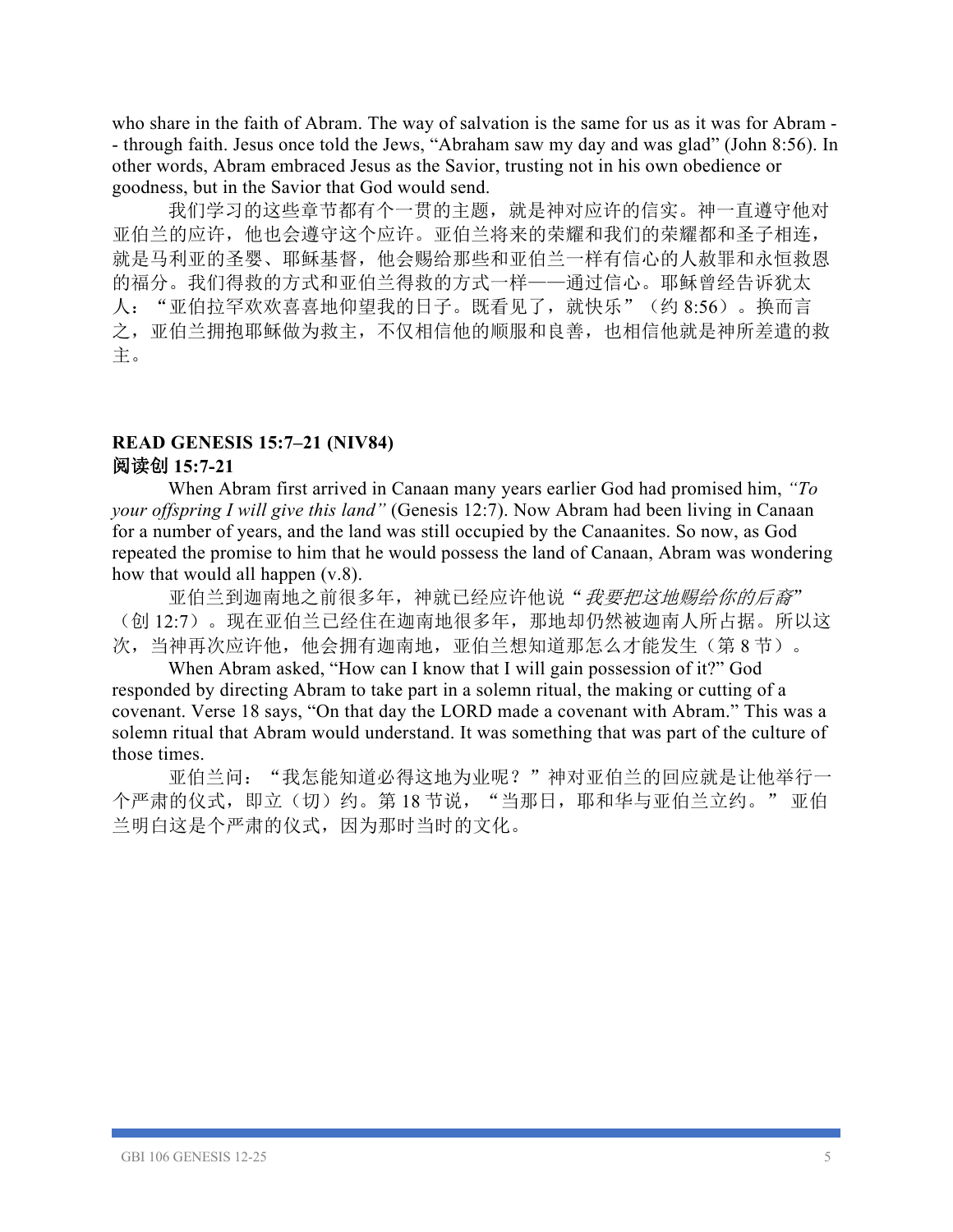#### **THE MAKING (CUTTING) OF THE COVENANT** 立(切)约

The Hebrew word for "make" a covenant in Genesis 15:18 is actually the word that means "cut". The covenant was "cut" when animals were sliced in half. Though this may sound like a very strange thing to us, in that culture it was an accepted way for two groups to enter into a solemn and binding

agreement. In this solemn ceremony, God entered into a covenant with Abraham and by doing so bound himself to keep his promises. This covenant, which we call the "Abrahamic Covenant" is God's assurance that he will not break his promise.

创 15:18 当中"立"约的希伯来 文词语是"切"。动物被劈成两半,约 就"切"了。虽然在我们看来这很奇 怪,但是在那种文化下,双方都认同以 这种方式来达成严肃有效力的合约。在 这个严肃的仪式当中,神和亚伯拉罕立 约,并且以此来约束自己守约。这个约 我们称之为"亚伯拉罕之约",即神确 保他不会破坏他的应许。

God gave the instructions for the covenant. Abram was to slaughter 3 animals and divide their bodies in half. Two birds were also to be sacrificed as



part of the covenant ceremony. The animals and birds were to be arranged so that the covenant participants could pass between them. This would indicate that the covenant into which they were entering would be a matter of life and death.

神说明了如何立约。亚伯兰要取三种动物,并且把它们劈成两半。也要献上两只 鸟为祭,作为立约仪式的一部分。动物和鸟都要放好,这样立约双方可以从中走过。这 表明他们所立的约事关生死。

But then there was a delay before the covenant was completed. The delay was so long that Abram had to drive away some birds of prey that were trying to consume part of the sacrificial animals. The delay lasted even until the end of the day when the exhausted Abram fell into a deep and troubling sleep. It seems as if God was using this pause to teach Abram that before the covenant promises would be fulfilled, there would be a "pause" when his family would not be living in the promised land of Canaan.

但是在约得以成立之前发生了迟延。迟延了很久,亚伯兰不得不把一些觊觎祭品 的鸟赶走。甚至推迟到了日落的时候,亚伯兰过于疲惫而沉沉睡去。似乎神使用这个迟 延来教导亚伯兰一个功课,就是约的应许成就之前会有"迟延",那段时间他的后裔不 会住在迦南地。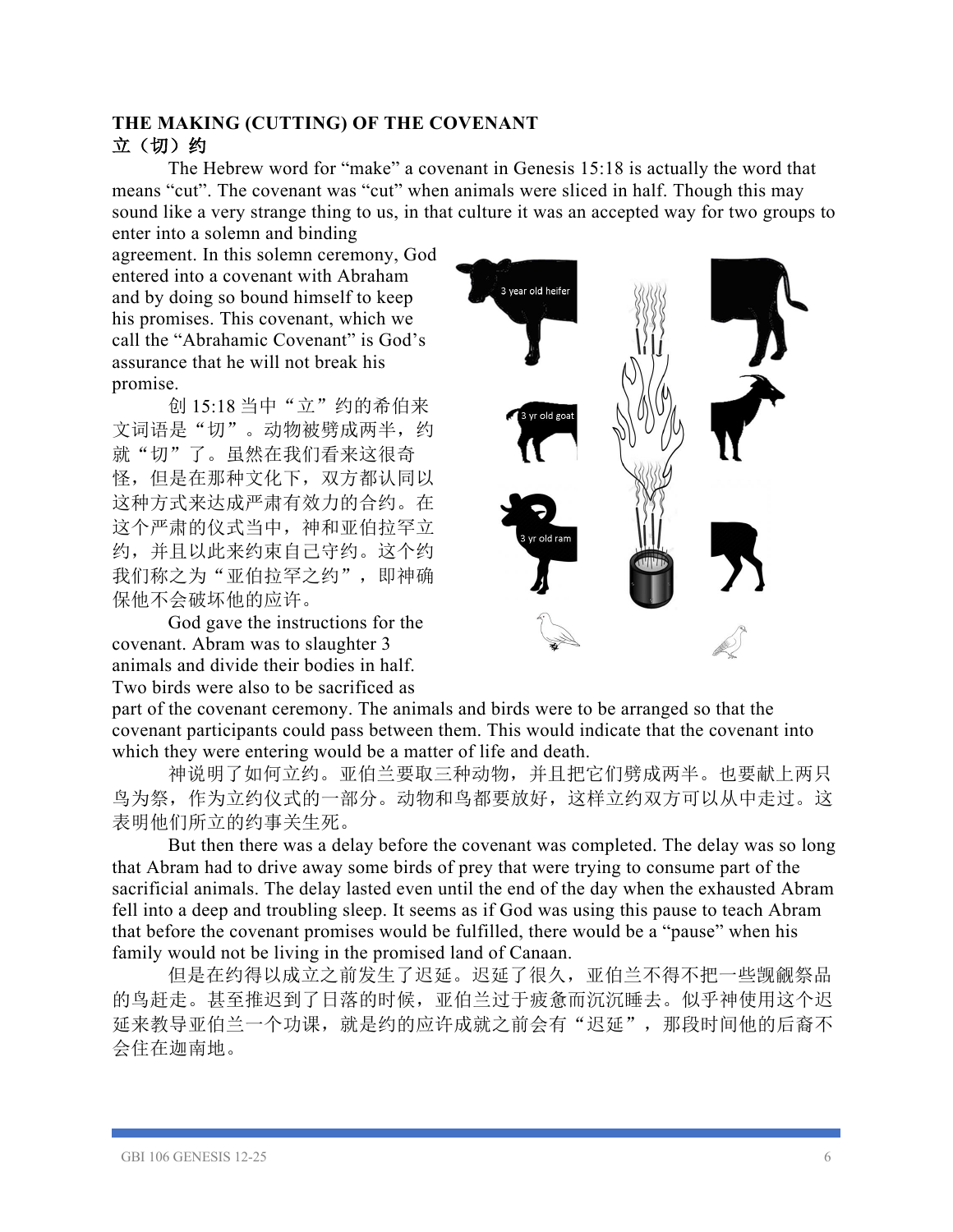5. In Genesis 15:13-14 what future historical "pause" was God revealing to Abram concerning his family's occupation of the land of Canaan? 创 15:13-14 当中, 神启示亚伯兰导致他的后裔取得迦南地"迟延"的历史事件是 什么?

God wanted Abram and all of us to know that this "pause" in the occupation of Canaan was not a surprise to the Lord and would not invalidate the covenant that was being made. God would indeed give this land to Abram's family.

神希望亚伯兰和我们都明白,取得迦南地"迟延"对耶和华来说不是什么吃惊的 事情,也不会令他的约失效。神肯定会把那地赐给亚伯兰的后裔。

6. What comforting announcement did God make to Abram regarding his personal future in the land of Canaan (verse 15)? 关于亚伯兰在迦南地未来的情形(第15节), 神给了他什么欣慰的宣告?

7. In verse 16 the Lord told Abram that the delay in possessing the land of Canaan would take place because "the sin of the Amorites has not yet reached its full measure" (Genesis 15:16). Who are the Amorites? What does it mean that their sin has "not yet reached its full measure"? 第16节当中,耶和华告诉亚伯兰他们取得迦南地有些迟延,是因为"亚摩利人 的罪孽还没有满盈"(创 15:16)。亚摩利人是谁?他们的罪孽"还没有满盈" 是什么意思?

Finally, after a long pause and the darkness of night had fallen, God completed the covenant ritual with Abram. A smoking firepot with a blazing torch appeared and passed between the animal parts.

最终,经过了长时间的迟延,黑夜降临,神完成了和亚伯兰的约。冒烟和炉和烧 着的火把从那些肉块当中经过。